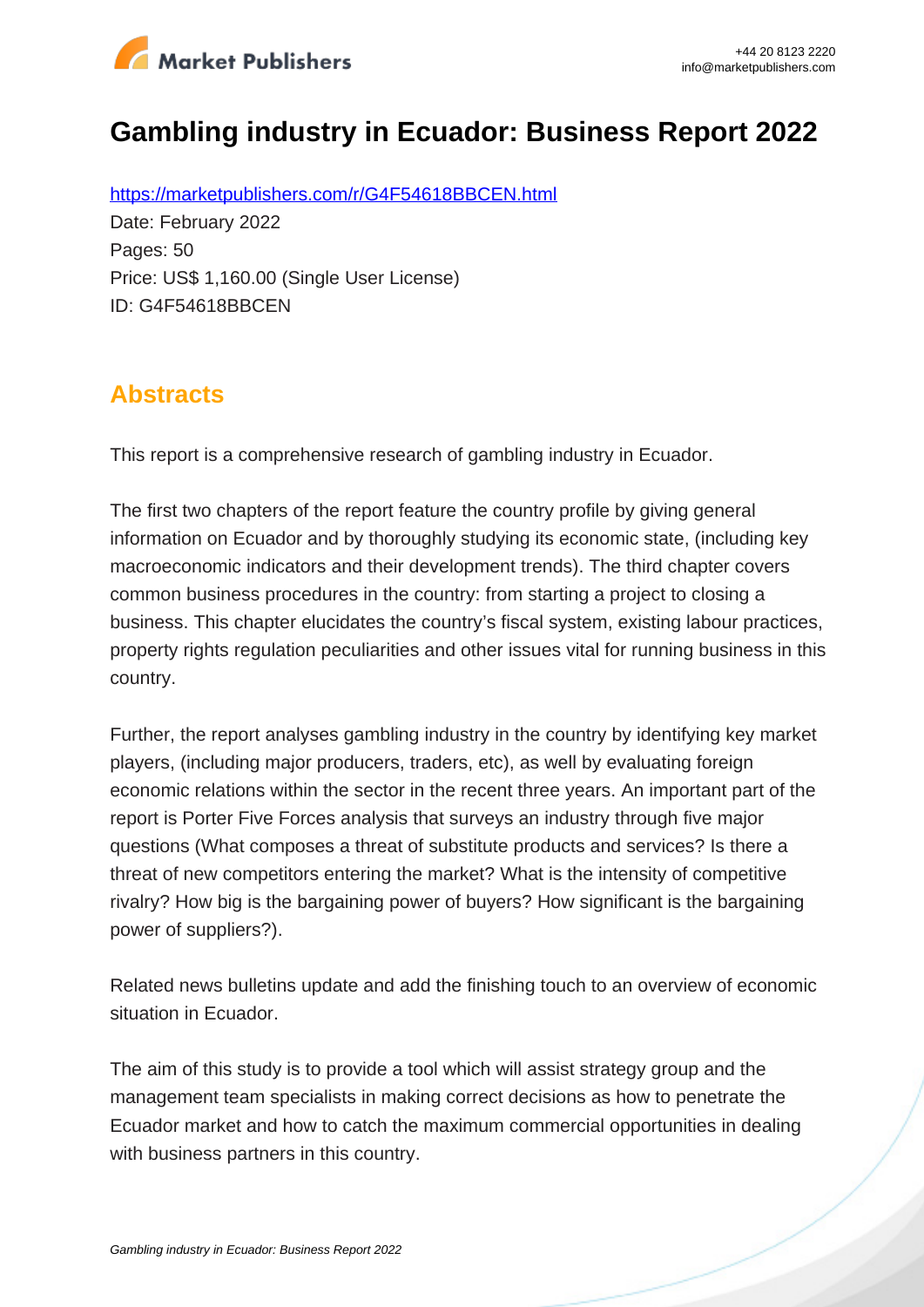

## **Contents**

## **1. ECUADOR: COUNTRY PROFILE**

- 1.1. Geographical position
- 1.2. Historical background
- 1.3. Demography
- 1.4. Administrative divisions
- 1.5. Political situation
- 1.6. Economic situation
- 1.7. Foreign relations

1.8. Social environment and culture. Cultural differences and their impact on business negotiations

### **2. ECUADOR: FINANCIAL AND ECONOMIC PROFILE**

- 2.1. Country's Gross Domestic Product (GDP): historical trends and projection
- 2.2. Industrial production outlook
- 2.3. Ecuador foreign trade
- 2.4. Current investment climate
- 2.5. Labor market overview. Current employment state
- 2.6. Ratings by major rating agencies

#### **3. PECULIARITIES OF DOING BUSINESS IN ECUADOR**

- 3.1. Procedures for starting a business
- 3.2. Routine for building permits obtaining
- 3.3. Registration of ownership rights
- 3.4. Basic terms of providing business loans by banks
- 3.5. Measures for investments protection
- 3.6. Tax system
- 3.7. Foreign trade transactions
- 3.8. Debt collection
- 3.9. Business liquidation

## **4. ECUADOR GAMBLING INDUSTRY OVERVIEW**

#### **5. ECUADOR GAMBLING INDUSTRY PORTER FIVE FORCES ANALYSIS**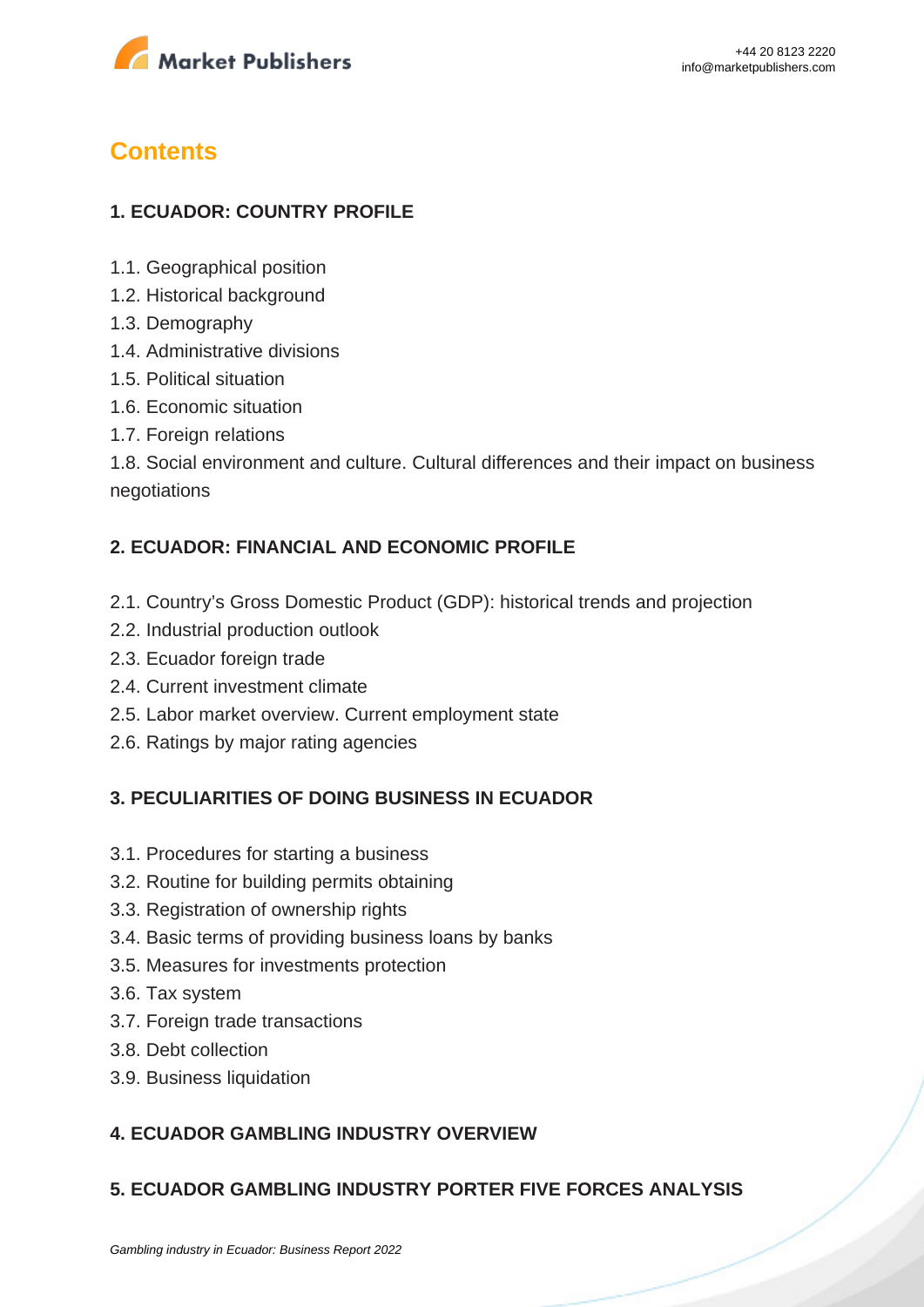

#### **6. ECUADOR ECONOMY NEWS AND ANALYSIS DIGEST**

\*Please note that Gambling industry in Ecuador: Business Report 2022 is a half ready publication.

 It only requires updating with the help of new data that are constantly retrieved from Publisher's databases and other sources. This updating process takes 3-5 business days after order is placed. Thus, our clients always obtain a revised and updated version of each report. Please also note that we do not charge for such an updating procedure. Business Analytic Center (BAC) has information for more than 25,000 different products available but it is impossible to have all reports updated immediately. That is why it takes 3-5 days to update a report after an order is received.